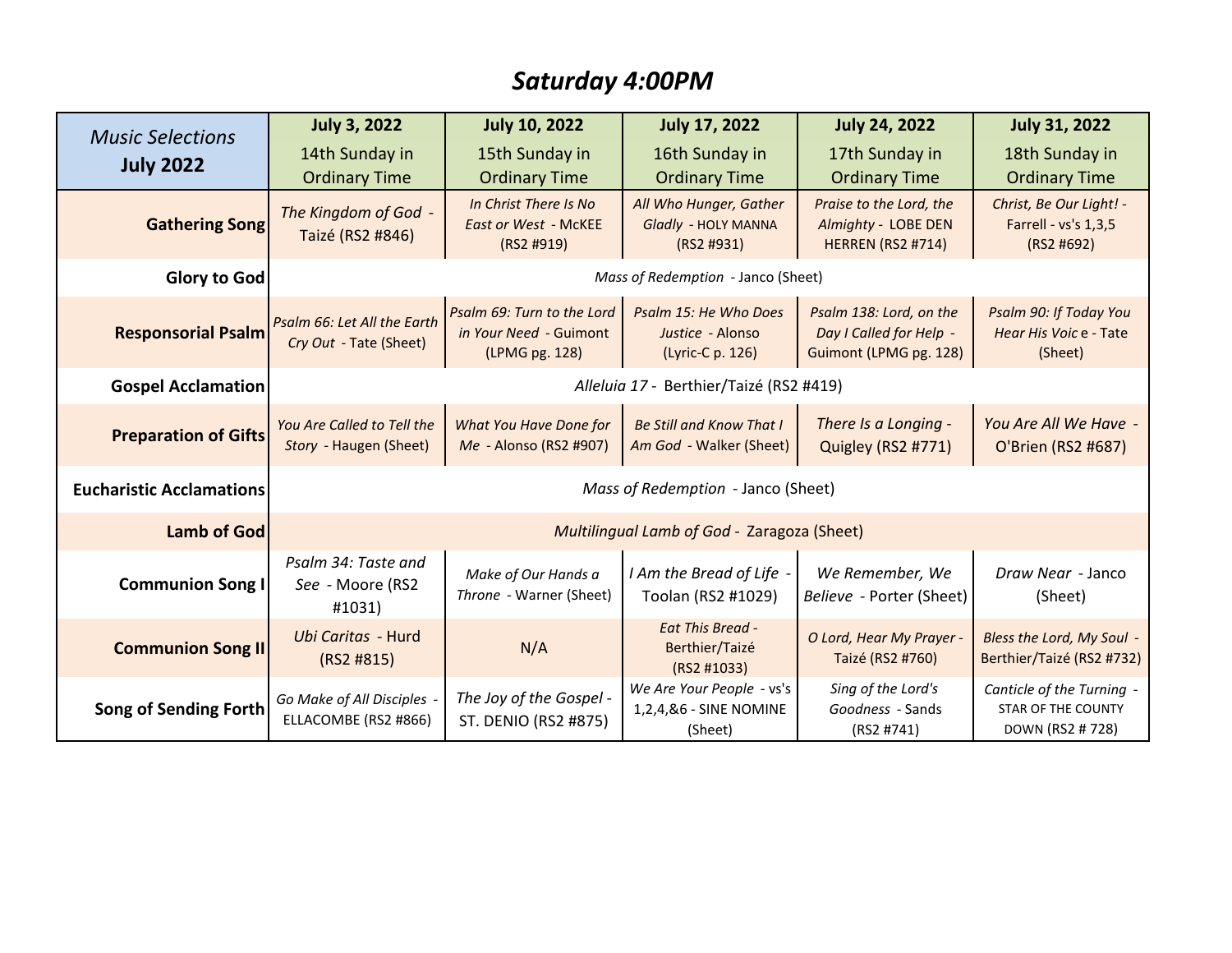## *Sunday 8:30AM Mass*

| <b>Music Selections</b><br><b>July 2022</b> | <b>July 3, 2022</b>                                                                                           | <b>July 10, 2022</b>                      | <b>July 17, 2022</b>                 | <b>July 24, 2022</b>                                | <b>July 31, 2022</b>               |  |
|---------------------------------------------|---------------------------------------------------------------------------------------------------------------|-------------------------------------------|--------------------------------------|-----------------------------------------------------|------------------------------------|--|
|                                             | 14th Sunday in                                                                                                | 15th Sunday in                            | 16th Sunday in                       | 17th Sunday in                                      | 18th Sunday in                     |  |
|                                             | <b>Ordinary Time</b>                                                                                          | <b>Ordinary Time</b>                      | <b>Ordinary Time</b>                 | <b>Ordinary Time</b>                                | <b>Ordinary Time</b>               |  |
| <b>Gathering Song</b>                       | The Kingdom of God -                                                                                          | In Christ There Is No                     | All Who Hunger, Gather               | Praise to the Lord, the                             | Christ, Be Our Light! -            |  |
|                                             | Taizé (RS2 #846)                                                                                              | <b>East or West - McKEE</b><br>(RS2 #919) | Gladly - HOLY MANNA<br>(RS2 H931)    | Almighty - LOBE DEN<br><b>HERREN (RS2 #714)</b>     | Farrell - vs's 1,3,5<br>(RS2 #692) |  |
| <b>Glory to God</b>                         | Mass of Redemption - Janco (Sheet)                                                                            |                                           |                                      |                                                     |                                    |  |
| <b>C.L.O.W. Dismissal</b>                   | Open Our Hearts, Open Our Ears - Stehle (RS2 #406)                                                            |                                           |                                      |                                                     |                                    |  |
| <b>Responsorial Psalm</b>                   | Psalm 66: Let All the Earth                                                                                   | Psalm 69: Turn to the Lord                | Psalm 15: He Who Does                | Psalm 138: Lord, on the                             | Psalm 90: If Today You             |  |
|                                             | Cry Out - Tate (Sheet)                                                                                        | in Your Need - Guimont<br>(LPMG pg. 128)  | Justice - Alonso<br>(Lyric-C p. 126) | Day I Called for Help -<br>Alonso (Lyric-C p. 128)  | Hear His Voice - Tate<br>(Sheet)   |  |
| <b>Gospel Acclamation</b>                   | Alleluia 17 - Berthier/Taizé (RS2 #419)                                                                       |                                           |                                      |                                                     |                                    |  |
|                                             |                                                                                                               |                                           |                                      |                                                     |                                    |  |
|                                             | You Are Called to Tell<br>the Story - Haugen                                                                  | What You Have Done for                    | Be Still and Know That I             | There Is a Longing -                                | You Are All We Have -              |  |
| <b>Preparation of Gifts</b>                 | (Sheet)                                                                                                       | Me - Alonso (RS2 #907)                    | Am God - Walker (Sheet)              | Quigley (RS2 #771)                                  | O'Brien (RS2 #687)                 |  |
| <b>Eucharistic Acclamations</b>             | Mass of Redemption - Janco (Sheet)                                                                            |                                           |                                      |                                                     |                                    |  |
| <b>Lamb of God</b>                          | Multilingual Lamb of God - Zaragoza (Sheet)                                                                   |                                           |                                      |                                                     |                                    |  |
| <b>Communion Song I</b>                     | Psalm 34: Taste and                                                                                           | Make of Our Hands a                       | I Am the Bread of Life -             | We Remember, We                                     | Draw Near - Janco                  |  |
|                                             | See - Moore (RS2<br>#1031)                                                                                    | Throne - Warner (Sheet)                   | Toolan (RS2 #1029)                   | Believe - Porter (Sheet)                            | (Sheet)                            |  |
| <b>Communion Song II</b>                    | Ubi Caritas - Hurd<br>N/A<br>(RS2 #815)                                                                       |                                           | Eat This Bread -                     | O Lord, Hear My Prayer -                            | Bless the Lord, My Soul -          |  |
|                                             |                                                                                                               |                                           | Berthier/Taizé<br>(RS2 #1033)        | Taizé (RS2 #760)                                    | Berthier/Taizé (RS2 #732)          |  |
| <b>Song of Sending Forth</b>                | The Joy of the Gospel -<br>Go Make of All Disciple s -<br>ELLACOMBE (RS2 #866)<br><b>ST. DENIO (RS2 #875)</b> |                                           | We Are Your People - vs's            | Sing of the Lord's                                  | Canticle of the Turning -          |  |
|                                             |                                                                                                               | 1,2,4,&6 - SINE NOMINE                    | Goodness - Sands                     | <b>STAR OF THE COUNTY</b><br><b>DOWN (RS2 #728)</b> |                                    |  |
|                                             |                                                                                                               |                                           | (Sheet)                              | (RS2 H741)                                          |                                    |  |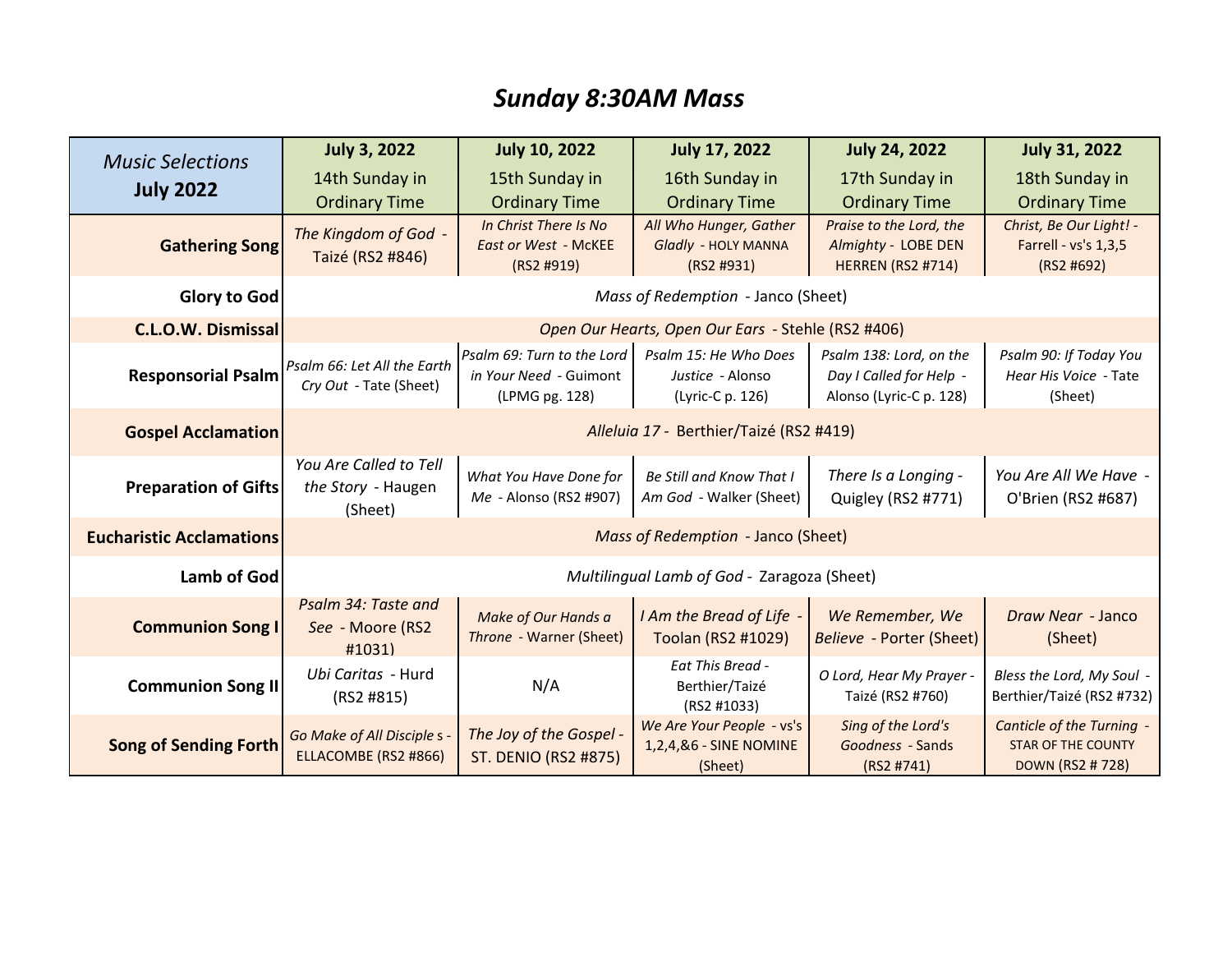## *Sunday 11:15AM Mass*

| <b>Music Selections</b><br><b>July 2022</b> | <b>July 3, 2022</b>                             | <b>July 10, 2022</b>                      | <b>July 17, 2022</b>              | <b>July 24, 2022</b>                            | <b>July 31, 2022</b>               |
|---------------------------------------------|-------------------------------------------------|-------------------------------------------|-----------------------------------|-------------------------------------------------|------------------------------------|
|                                             | 14th Sunday in                                  | 15th Sunday in                            | 16th Sunday in                    | 17th Sunday in                                  | 18th Sunday in                     |
|                                             | <b>Ordinary Time</b>                            | <b>Ordinary Time</b>                      | <b>Ordinary Time</b>              | <b>Ordinary Time</b>                            | <b>Ordinary Time</b>               |
| <b>Gathering Song</b>                       | Praise to the Lord, the                         | In Christ There Is No                     | All Who Hunger, Gather            | Praise to the Lord, the                         | Christ, Be Our Light! -            |
|                                             | Almighty - LOBE DEN<br><b>HERREN (RS2 #714)</b> | <b>East or West - McKEE</b><br>(RS2 #919) | Gladly - HOLY MANNA<br>(RS2 H931) | Almighty - LOBE DEN<br><b>HERREN (RS2 #714)</b> | Farrell - vs's 1,3,5<br>(RS2 #692) |
|                                             |                                                 |                                           |                                   |                                                 |                                    |
| Glory to God                                | Mass of Redemption - Janco (Sheet)              |                                           |                                   |                                                 |                                    |
|                                             | Psalm 66: Let All the Earth                     | Psalm 69: Turn to the Lord                | Psalm 15: One Who Does            | Psalm 138: Lord, on the                         | Ps. 90: If Today You               |
| <b>Responsorial Psalm</b>                   | Cry Out - Hutmacher/                            | in Your Need - Guimont                    | Justice - Proulx/Gelienau         | Day I Called for Help -                         | Hear His Voice - Proulx            |
|                                             | Gelineau (LPGG #853)                            | (LPMG pg. 128)                            | (LPGG #917)                       | Guimont (LPMG pg. 128)                          | /Gelineau (LPGG #923)              |
| <b>Gospel Acclamation</b>                   | Alleluia in C - Hughes (RS2 #409)               |                                           |                                   |                                                 |                                    |
| <b>Preparation of Gifts</b>                 | You Are Called to Tell the                      | What You Have Done for                    | <b>Be Still and Know That I</b>   | There Is a Longing -                            | You Are All We Have -              |
|                                             | Story - Haugen (Sheet)                          | Me - Alonso (RS2 #907)                    | Am God - Walker (Sheet)           | Quigley (RS2 #771)                              | O'Brien (RS2 #687)                 |
| <b>Eucharistic Acclamations</b>             | Mass of Redemption - Janco (Sheet)              |                                           |                                   |                                                 |                                    |
| Lamb of God                                 | Multilingual Lamb of God - Zaragoza (Sheet)     |                                           |                                   |                                                 |                                    |
| <b>Communion Song I</b>                     | Psalm 34: Taste and See                         | Make of Our Hands a                       | I Am the Bread of Life -          | We Remember, We                                 | Draw Near - Janco                  |
|                                             | - Chepponis                                     | Throne - Warner (Sheet)                   | Toolan (RS2 #1029)                | Believe - Porter (Sheet)                        | (Sheet)                            |
| <b>Communion Song II</b>                    |                                                 |                                           | <b>Eat This Bread -</b>           | O Lord, Hear My Prayer -                        | Bless the Lord, My Soul -          |
|                                             | N/A                                             | N/A                                       | Berthier/Taizé<br>(RS2 #1033)     | Taizé (RS2 #760)                                | Berthier/Taizé (RS2 #732)          |
|                                             | Go Make of All Disciples -                      | The Joy of the Gospel -                   | We Are Your People - vs's         | O God Beyond All Praising                       | For the Healing of the             |
| <b>Song of Sending Forth</b>                | ELLACOMBE (RS2 #866)                            | ST. DENIO (RS2 #875)                      | 1,2,4,&6 - SINE NOMINE<br>(Sheet) | THAXTED (RS2 #725)                              | Nations - ST. THOMAS<br>(RS2 #898) |